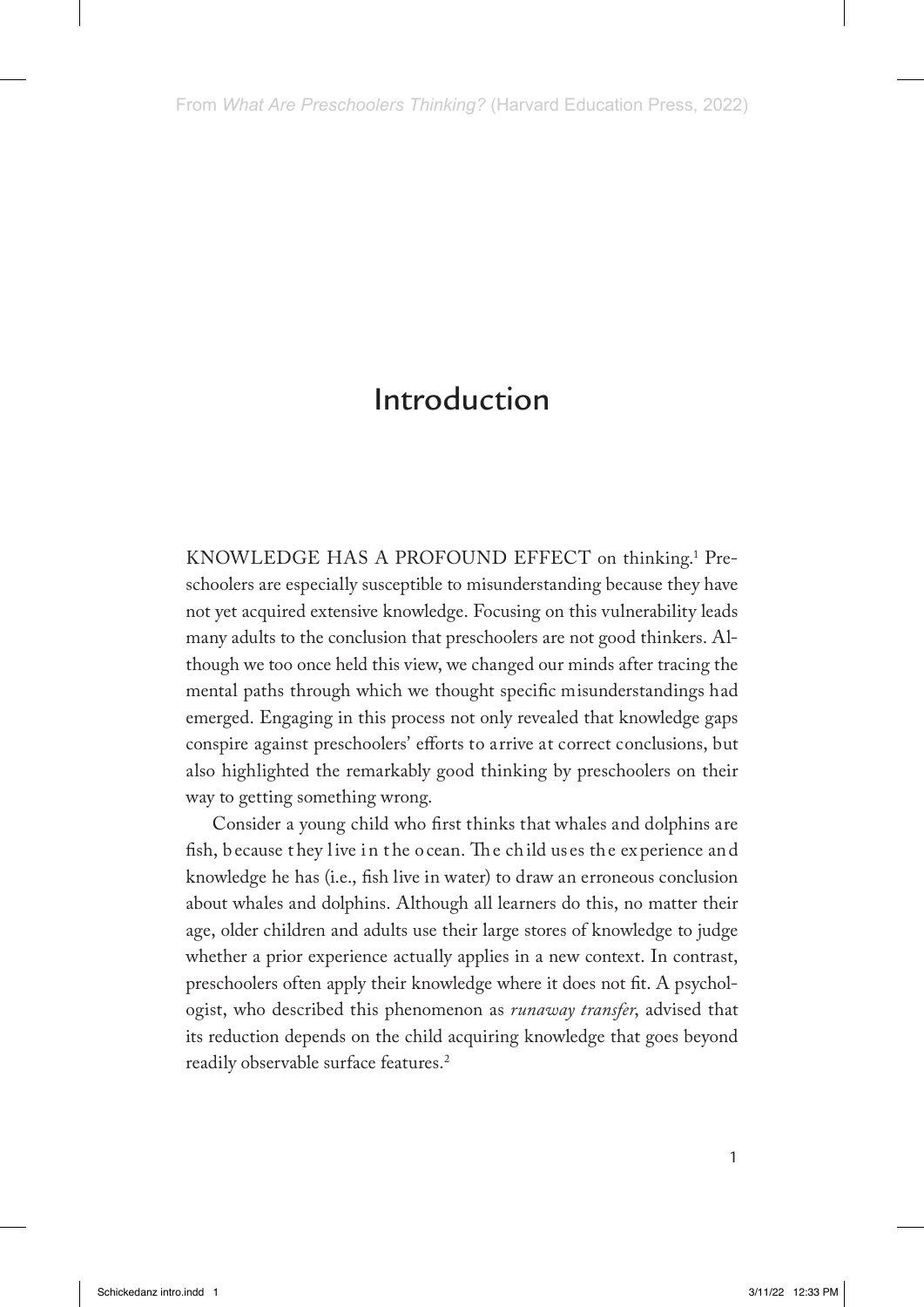The child who had concluded that whales and dolphins were fish learned later that these animals not only come to the surface to breathe air through their lungs but also produce milk for their babies. With this new information in hand, the child concluded that whales and dolphins have more in common with other mammals than they do with fish. He also realized that his previous focus on a surface fact—living in water—had led him astray.

# MAIN PURPOSES AND PRIMARY AUDIENCES

This book's main purpose is to increase understanding of preschoolers' thinking. A second purpose is to alter the somewhat common belief that the achievement gap is mostly a cognitive capacity gap. These two ideas cause some early educators to conclude that preschoolers from lower-income families are unable to benefit from educational programming that includes both substantial content and opportunities for higher-level thinking. Research indicates that achievement gaps are caused mostly by experience gaps, not by variations in cognitive capacity. $^3$  A third and related purpose of this book is to contribute to ongoing discussions about the indicators of quality preschool programming.4 We do this by providing many examples from classrooms in which instruction was both broadened and deepened to increase learning among lower-income preschoolers.

The primary audiences for this book are preschool teachers, their mentors and coaches, and the administrators involved in making decisions about preschool programming. There are two additional audiences, one of which is students enrolled in early education courses that have a field placement. The examples of preschoolers' thinking in this book should increase these students' understanding of the young children they are learning to teach. The second additional audience is students in developmental psychology and child development courses. The examples of preschoolers' thinking should both engage and inform them.

## MAIN PROBLEM ADDRESSED

For more than fifty years, preschool education has been used as an intervention to narrow the achievement gap between children from lower- and higher-income families. The goal of increasing academic success among lower-income students has often been stated as a matter of creating a "level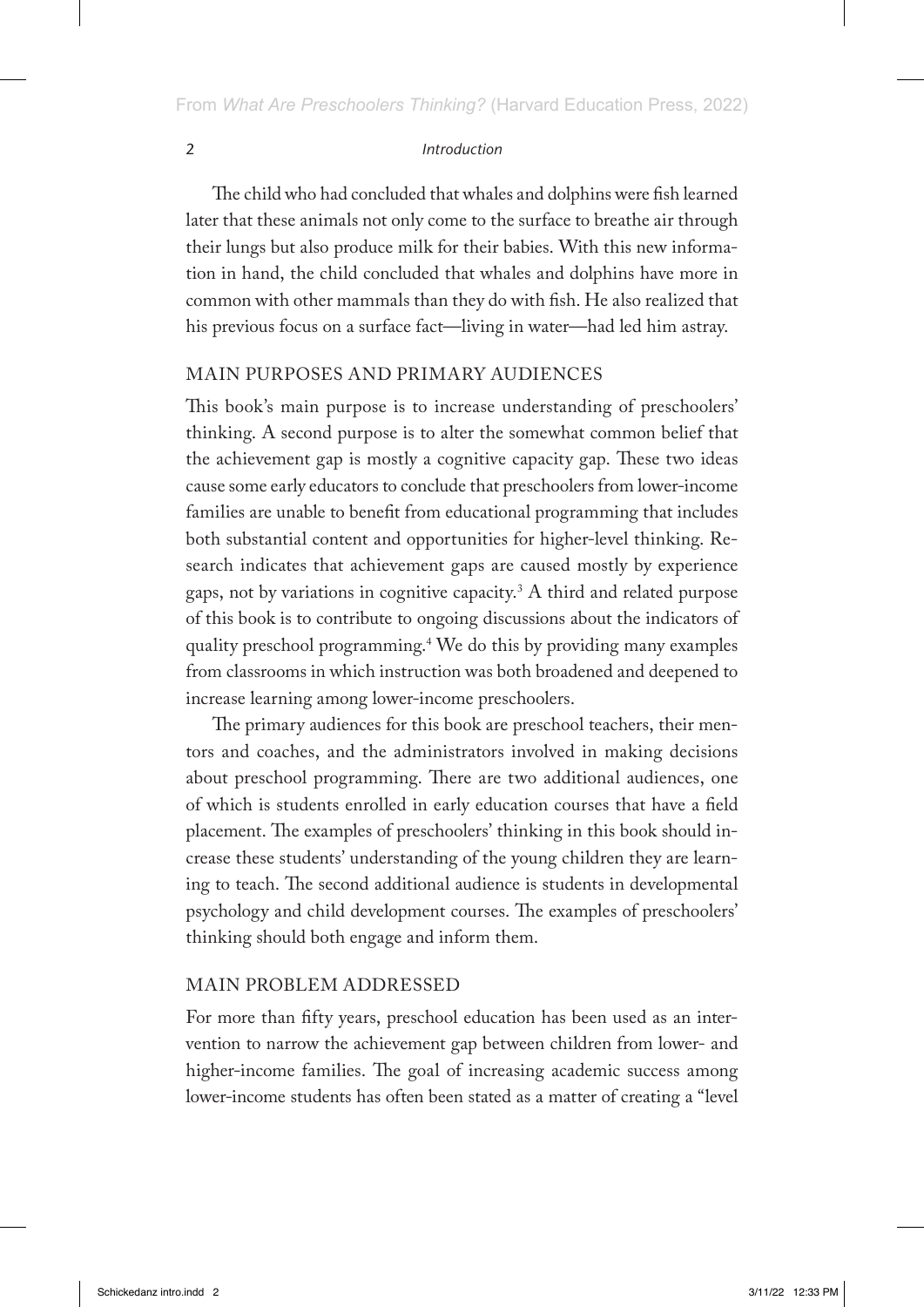playing field" before kindergarten entry. The truth is, there are two playing fields: one spanning kindergarten through third grade and another that begins in fourth grade and continues for the remaining years of schooling. Research indicates that one cluster of knowledge and skills accounts for success on the first playing field, while an additional cluster supports academic success on the second.<sup>5</sup> Thus, "leveling the field for academic success" requires preschool programming that builds solid foundations for two fields.

We have known for a long time the features of preschool programming that position preschoolers to succeed in both the short and the long term, but children from lower-income families often receive programming that focuses only on short-term success. This happens because children from lower-income families often enter preschool already behind their peers from higher-income families in terms of early literacy and numeracy skills. Their content knowledge and oral language, including vocabulary, also lag but their teachers often feel that they cannot cover all of these areas adequately. As a consequence, they choose to focus primarily on literacy and numeracy skills, thinking that these are critical for success in learning to read and to do basic arithmetic problems.

Even instruction in these two areas is provided in a way that results in learning that is not very robust because many teachers of lower-income preschoolers use approaches that focus primarily on isolated facts, without any conceptual underpinnings. Teachers also often reduce experiences that build science and social studies content knowledge, and they mostly use predictable-text books to develop oral vocabulary and phonological awareness. Predictable-text books do engage children actively in reading along with the teacher and before long in "reading" these books independently in the library corner. Books with predictable text also expose preschoolers to considerable rhyme and alliteration, and this supports children's beginning levels of phonological awareness.

But the problem is that both receptive and expressive vocabulary are supported better when teachers also read narratives (i.e., stories) and informational texts. Narrative and informational texts also support the deeper levels of oral vocabulary knowledge that become critical for reading comprehension in the middle school years, when textbook vocabulary becomes quite challenging.6 Children also learn science and social science content from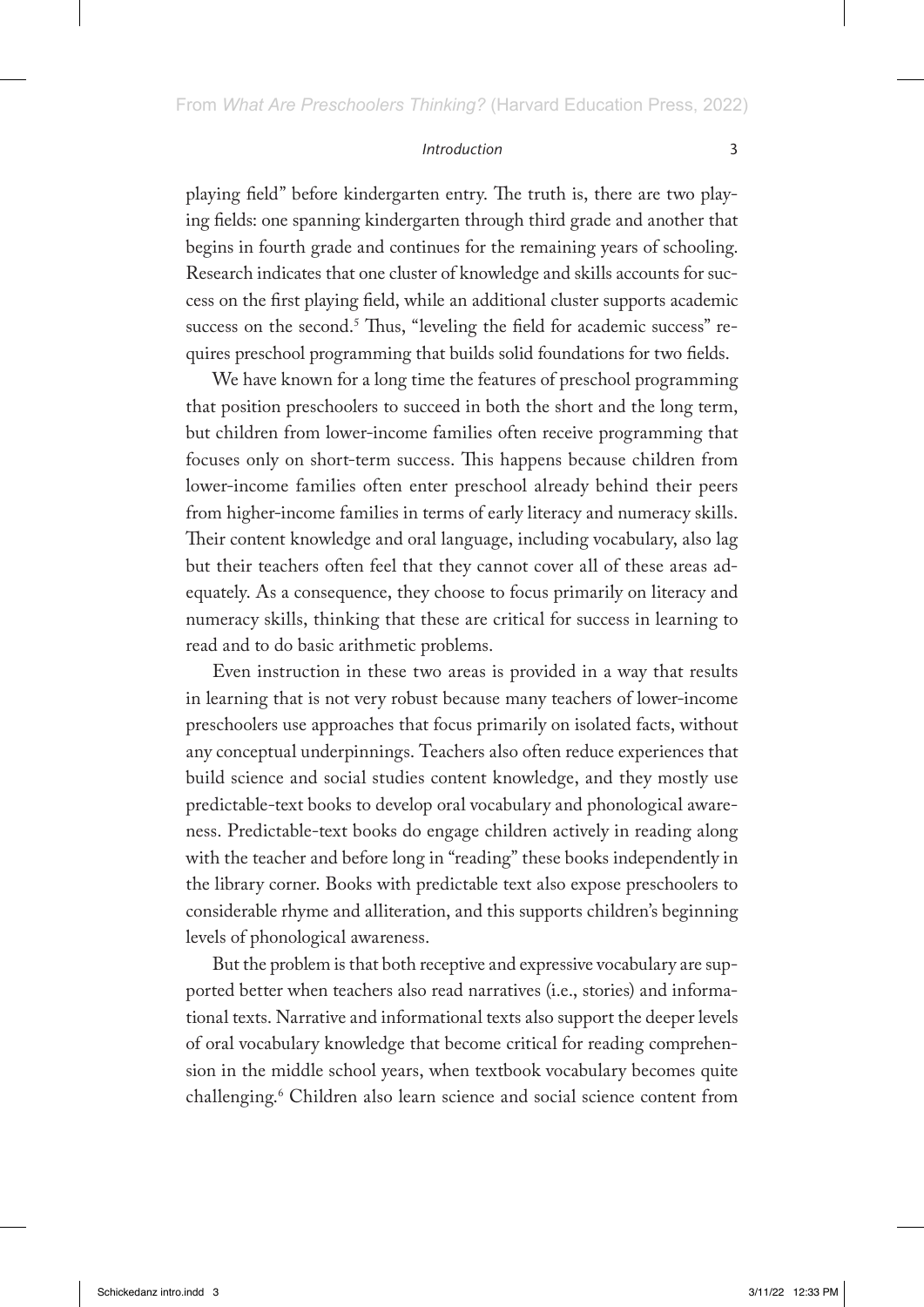good stories and informational texts and continue to increase their knowledge of all aspects of oral language. Their opportunities for learning are diminished if they primarily experience predictable-text books. All of this learning is essential later for good reading comprehension.7 When teachers limit lower-income preschoolers' access to a wide range of children's literature and to hands-on experiences that contribute to content knowledge and oral language, the children gain only the knowledge and skills that predict success in kindergarten and the early primary grades, which leaves them vulnerable to both the "fourth-grade slump" and the additional declines that occur year after year as schoolwork difficulty increases.<sup>8</sup>

In contrast, preschoolers from higher-income families have had many educational materials and toys at home since they were infants, including a wide variety of books. Children from highly resourced families also benefit from additional experiences in parks and museums, and they typically attend preschools with programming that supports not only basic literacy and numeracy skills, but also content knowledge and deeper understanding of oral vocabulary (i.e., children can provide information about word meanings), sentence structure (i.e., knowledge of word order—syntax), and word changes across various grammatical contexts (i.e., morphology).<sup>9</sup>

Higher-level thinking (i.e., reasoning) is also prompted when children hear complex fictional narratives and content-rich informational texts and when they converse with teachers and parents, who ask questions and talk with them not only in the read-aloud context but also during hands-on science and social science experiences. Conversations between preschoolers and their teachers also occur in the block area, the dramatic play area, the water table, and the art and writing areas.<sup>10</sup>

Preschoolers from lower-income families are often prepared, at least marginally, to succeed in kindergarten and the early primary grades, although their levels of oral language and content knowledge are still lower at the end of preschool than levels found in their higher-income peers. These differences do not show up as remarkably lower achievement in kindergarten and the first few primary grades because the reading materials used at these levels are simplified to support children in learning to read. The limitations in their preschool experiences become apparent quite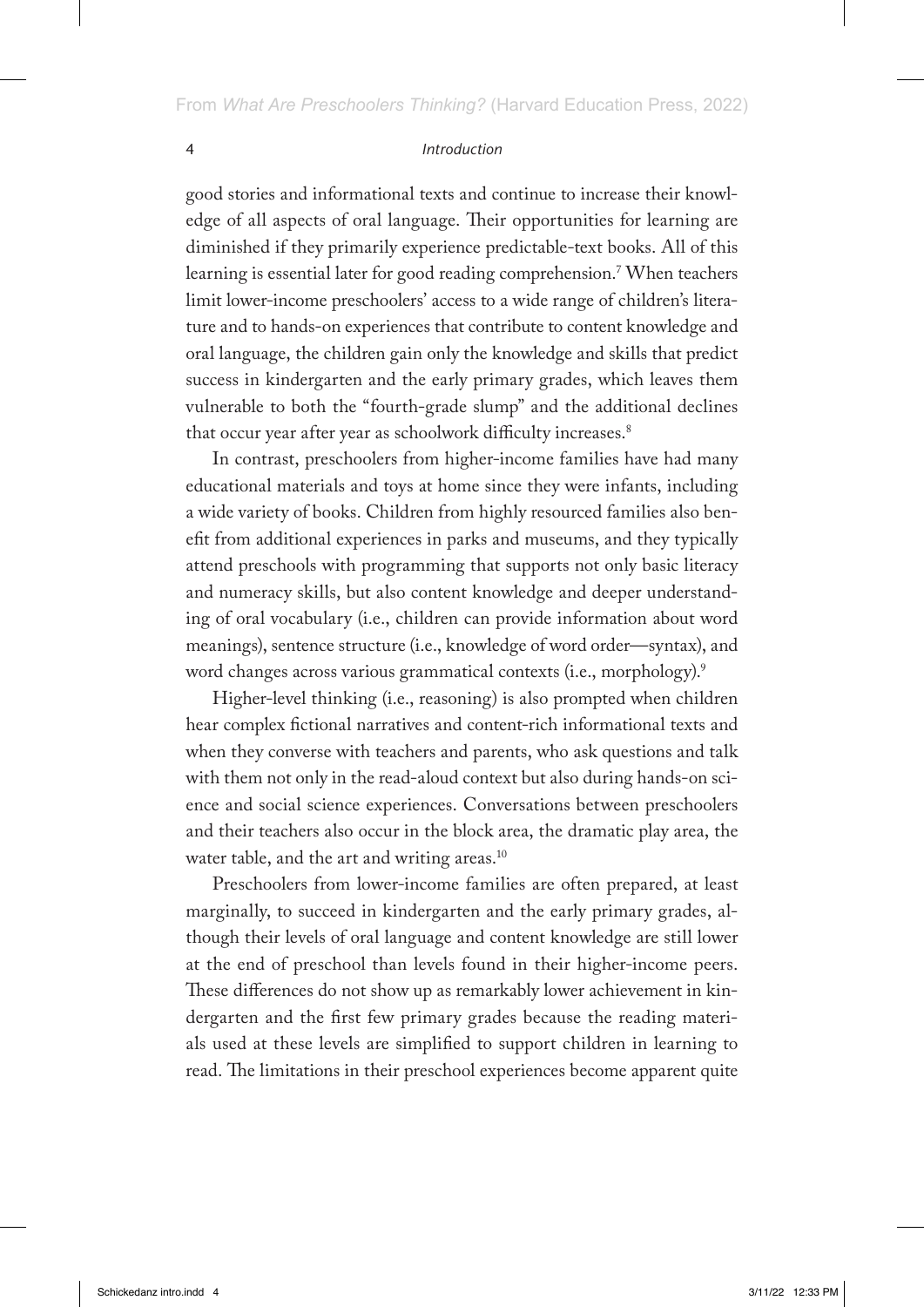abruptly in fourth grade, when textbooks and school assignments become considerably more challenging.<sup>11</sup>

To be sure, many things stand in the way of academic success in lowerincome populations. These impediments include (1) state learning standards written in an individual-items-by-domain format, which leaves integrating the individual standards within rich experiences, as guidelines for the standards advise, to educators without the time or knowledge to do it; (2) publishers' decisions to align preschool curriculum and assessment tools with kindergarten and primary grade products, while ignoring alignment with longer-term goals; and (3) myriad other impediments situated within families and neighborhoods. These include food insecurity; lack of access to health care; inadequate housing; libraries with limited hours, books, and other resources; and large class sizes and limited supplies in public schools.12 Bias in financial and government sectors helps maintain these impediments and inequality in income. These are serious problems, but it is still the case that preschool education has not done all that it can.

## CENTRAL ARGUMENTS

This book has several main arguments: (1) preschoolers are more competent, cognitively, than they might seem; (2) instruction to develop basic literacy and numeracy skills can be designed to include conceptual underpinnings and to prompt thinking; (3) building a child's knowledge during the preschool years can increase academic success, not only in kindergarten and the early primary grades, but also in the years that follow; (4) effective instruction includes explanatory feedback, not just simple corrections; and (5) effective explanatory feedback requires that teachers pinpoint the sources of a child's confusions and misconceptions.<sup>13</sup>

The authors believe that preschool teachers and other preschool personnel are likely to provide all preschoolers, especially those from lowerincome families, with experiences that go well beyond the narrow range offered today in many programs, if they can study examples that describe how preschoolers can benefit from substantial content and opportunities to engage in higher-level thinking. We provide such examples, along with analyses to support the reader in learning from them.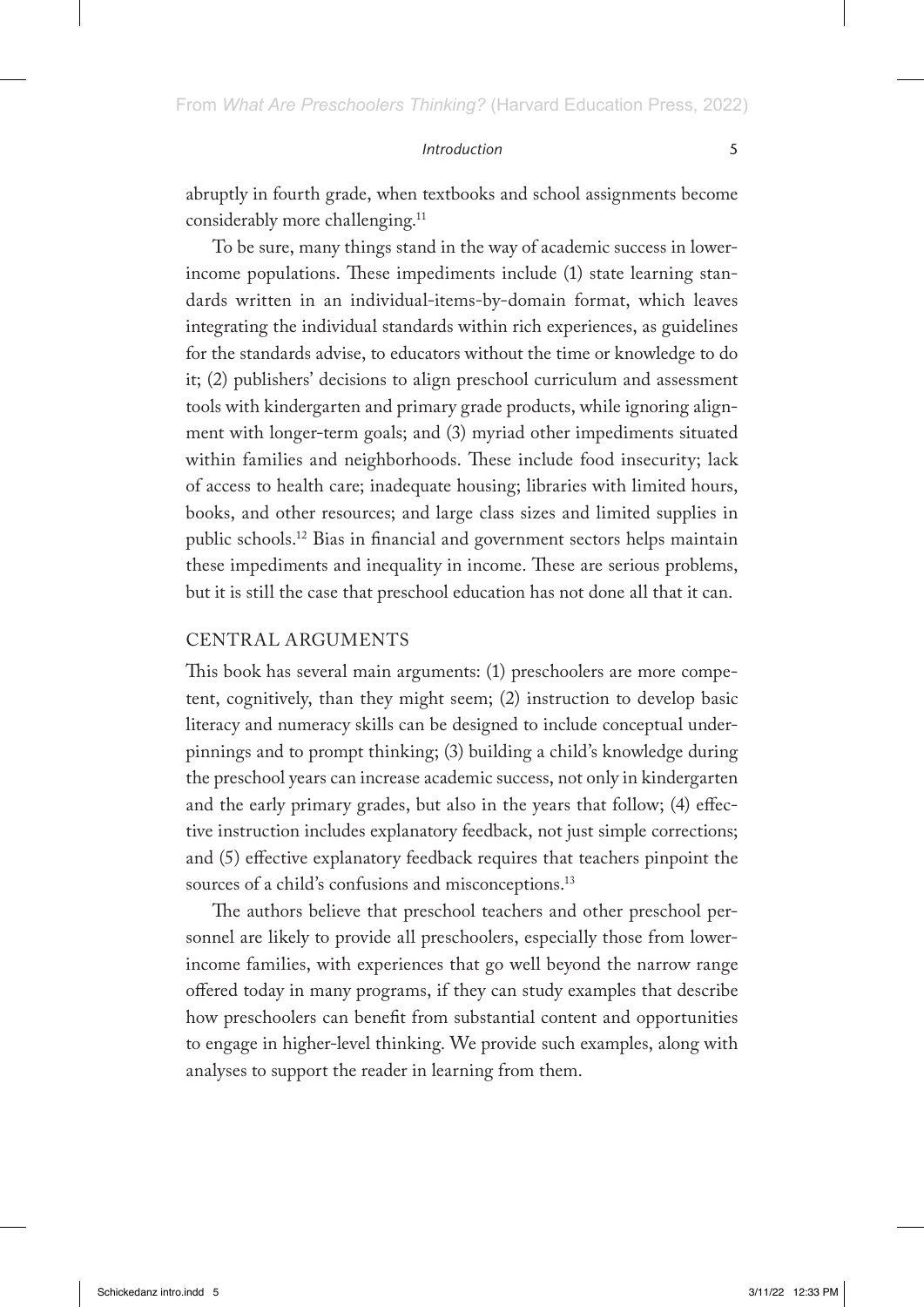## THE BOOK'S CONTENT

This book is about knowledge acquisition and thinking in preschoolers, as seen through the lens of their misunderstandings. We face head-on situations that seem too challenging to many teachers for their preschoolers. Rather than simplify instruction for preschoolers by reducing content, cutting what remains into small pieces, and focusing on one piece at a time in instruction, we illustrate how adults can scaffold children's engagement with both substantial content and higher-level thinking. This approach, sometimes referred to as *cognitive apprenticeships*, simplifies instructional contexts while maintaining the complexity of content.<sup>14</sup>

Adults commonly treat young children as apprentices when teaching them how to perform physical tasks. For example, adults might show a child how a nesting toy works and then encourage the child to repeat the steps. After the adult models, assists, and coaches for a while, the child is able to play independently with the nesting toy. Adults also show children how to work the zippers on their jackets and coats. For a rather extended period, an adult typically attaches the two sides of a zipper at the lower end of a child's jacket or coat. This behavior is an example of *scaffolding*: doing for the child some part or parts of a task the child cannot yet do independently. The important feature of physical apprenticeships is that the child sees the materials and observes the adult demonstrating their use as the child listens to adult descriptions and explanations.

In contrast, when an adult responds to a child's request for a word's spelling by dictating the letters, the adult's thinking is not visible. Moreover, the child has only the word that was requested on this occasion, with no idea at another time how to select the letters for this word or any other. In cognitive apprenticeships, adults make their thinking visible to the child. For example, as the adult pronounces the word a child requests, the adult isolates some of the word's individual sounds (i.e., phonemes) and says, "We use the letter B to write the /b/ sound at the beginning of *big*, the letter I comes next, and then we use the letter G to write  $/g/$ , the last sound in *big*." With information like this from adults about what they are doing and thinking, a child begins to realize two things: (1) letters in a printed word represent sounds in the spoken counterpart, and (2) the sounds in a letter's name provide good clues about the sound a letter typically represents.<sup>15</sup>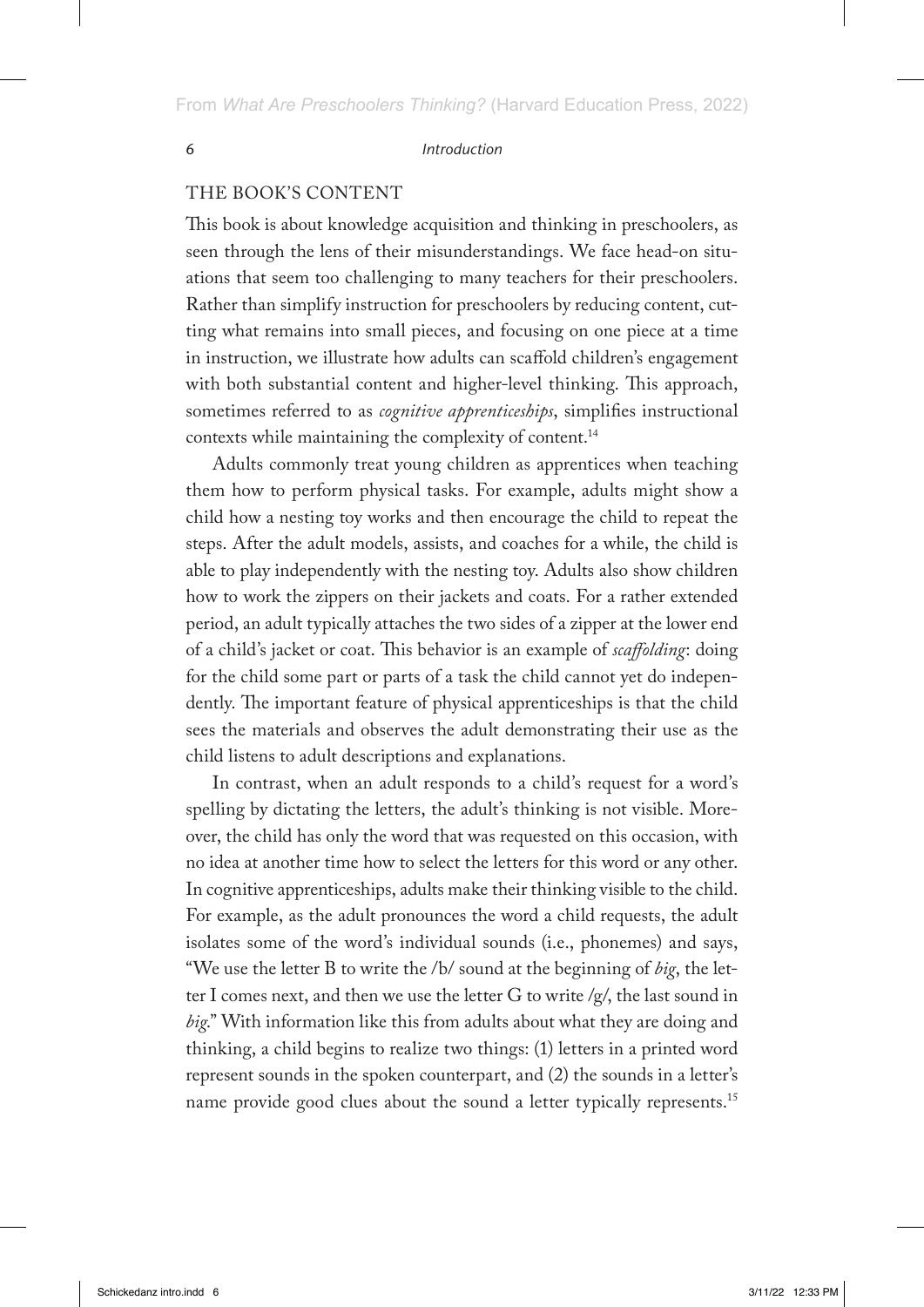The critical feature of cognitive apprenticeships is the child's access to the adult's thinking, which includes explanations about the manipulation of knowledge, such as letter selection for representing sounds the adult isolates in words when modeling spelling. Children learn both literacy skills (e.g., letter identification and naming, phoneme awareness) and conceptual information about the writing system (e.g., that letters in printed English words represent sound heard in spoken words; that the sounds that comprise a letter's name are a good clue about the sound the letter is used to represent). With this information in hand, children are positioned to generalize what they learn and apply it to subsequent situations that vary from the specific examples that adults used in cognitive apprenticeship contexts.

## BODY OF EVIDENCE

Many of the misunderstandings in this book came from the lead author's extensive collection that started with observation-based note-taking in a preschool practicum (1975–2002). Additional observations and many discussions with teachers and administrators took place in several projects located in a number of Boston childcare centers (1976–1981), in a university-based preschool (1984–2002), and in public schools (1990–1993). Between 2004 and 2012, both the lead and second authors worked in a variety of programs that received Early Reading First funding. This work involved hours in classrooms, both observing and modeling, followed by conferencing with teachers and their mentors. The observations captured more misunderstandings. Many of the misunderstandings came from classrooms serving children from lower-income families that were committed to preparing children not only for the early grades, but also for the years beyond. A few misunderstandings came from the authors' direct interactions with friends' children, or from their parents who passed misunderstandings on to us.

The authors have used many of these misunderstandings in their courses, in conference presentations, in professional development (PD), and in journal articles.16 In 2005, when a preschool-level tool for assessing the quality of instruction was available, preschool teachers, mentors, and administrators became especially interested in PD that focused on teachers' instructional feedback.17 Although we had always worked with teachers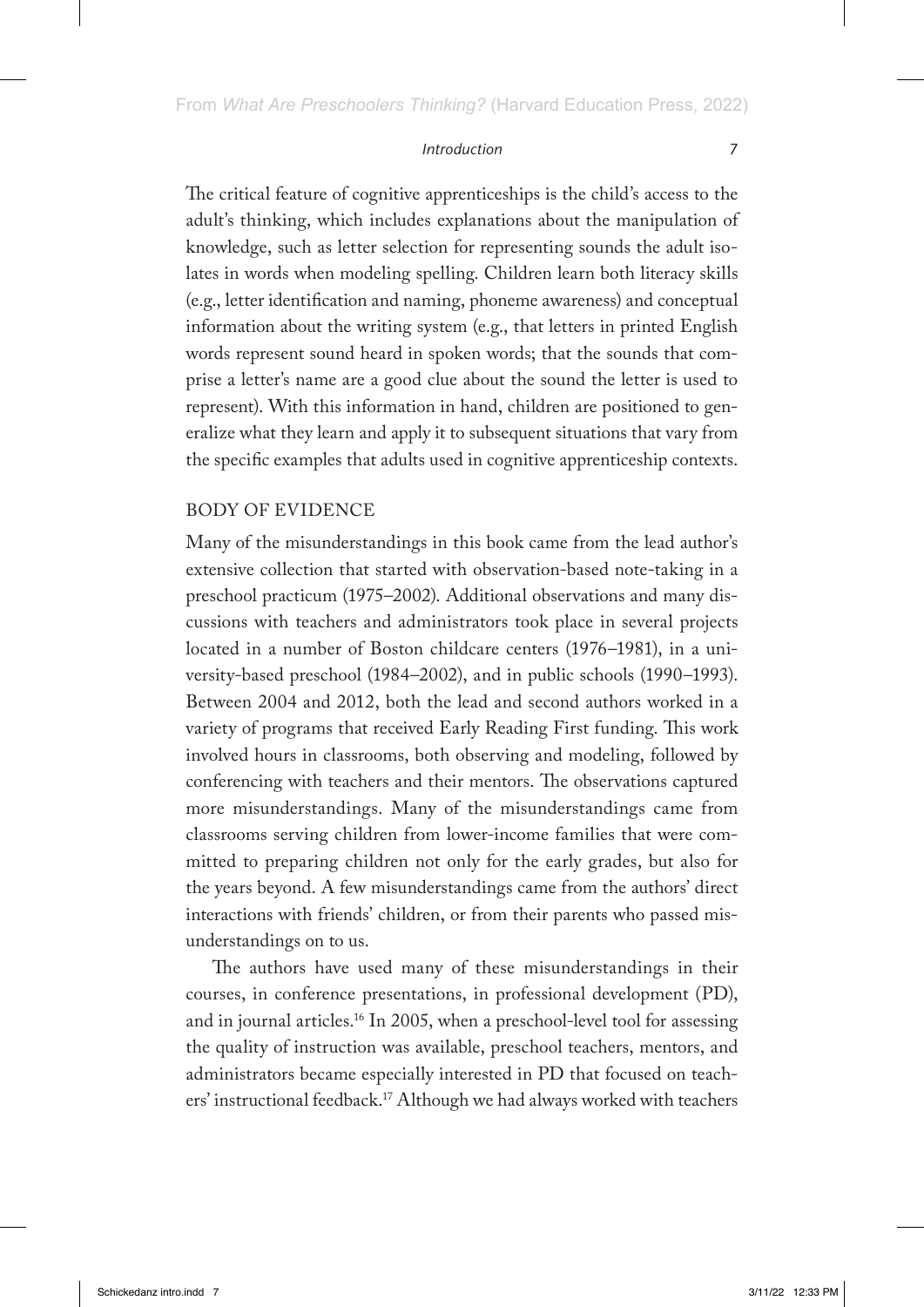on instructional feedback, because we knew that it mattered for children's learning, our PD began to focus more on teachers' instructional feedback when many programs began to include this specific aspect of instruction as an official measure of preschool program quality.

In PD sessions, we analyzed misunderstandings to pinpoint how a child's knowledge gaps and errors in reasoning had contributed to them. We also brought information about typical phases of development to these sessions and provided the instructional materials (e.g., storybooks, science artifacts) that were used in a misunderstanding episode. Once reasonable agreement was reached on the likely causes of a child's confusion, the discussion moved to the teacher's responses, which were often simple corrections, not informative explanations. Sometimes a teacher continued on with whatever was in progress (e.g., reading a book, explaining activities for the day's choice time) without responding at all to a misunderstanding. When considering simple corrective feedback, the teachers in the PD session were asked to improve upon it. When feedback was lacking entirely, teachers generated feedback possibilities from scratch.

Finally, many of the misunderstandings selected for this book came from a collection of over 150 videotaped story-reading sessions. Three experienced early childhood educators with doctoral degrees, including two of this book's authors, coded the episodes independently in a project funded by a small grant awarded to the book's second author.<sup>18</sup> The coding focused primarily on the quality of teachers' feedback, which requires figuring out a child's knowledge gaps and the likely paths of her thinking when drawing inferences. This coding project gave the authors experience in analyzing preschoolers' thinking and confidence in their ability to understand what leads a preschooler to a misunderstanding in a specific situation.

Although the authors could not interview children to obtain information about a misunderstanding, teachers sometimes talked with a child later and passed the information on to us. Teachers also sometimes shared information about a child's recent experiences that they thought might have come into play. But even without information directly from the child or the teacher, it was usually possible for us to figure out the likely causes of a misunderstanding based on an examination of materials and the comments of the teacher and child immediately before a misunderstanding emerged,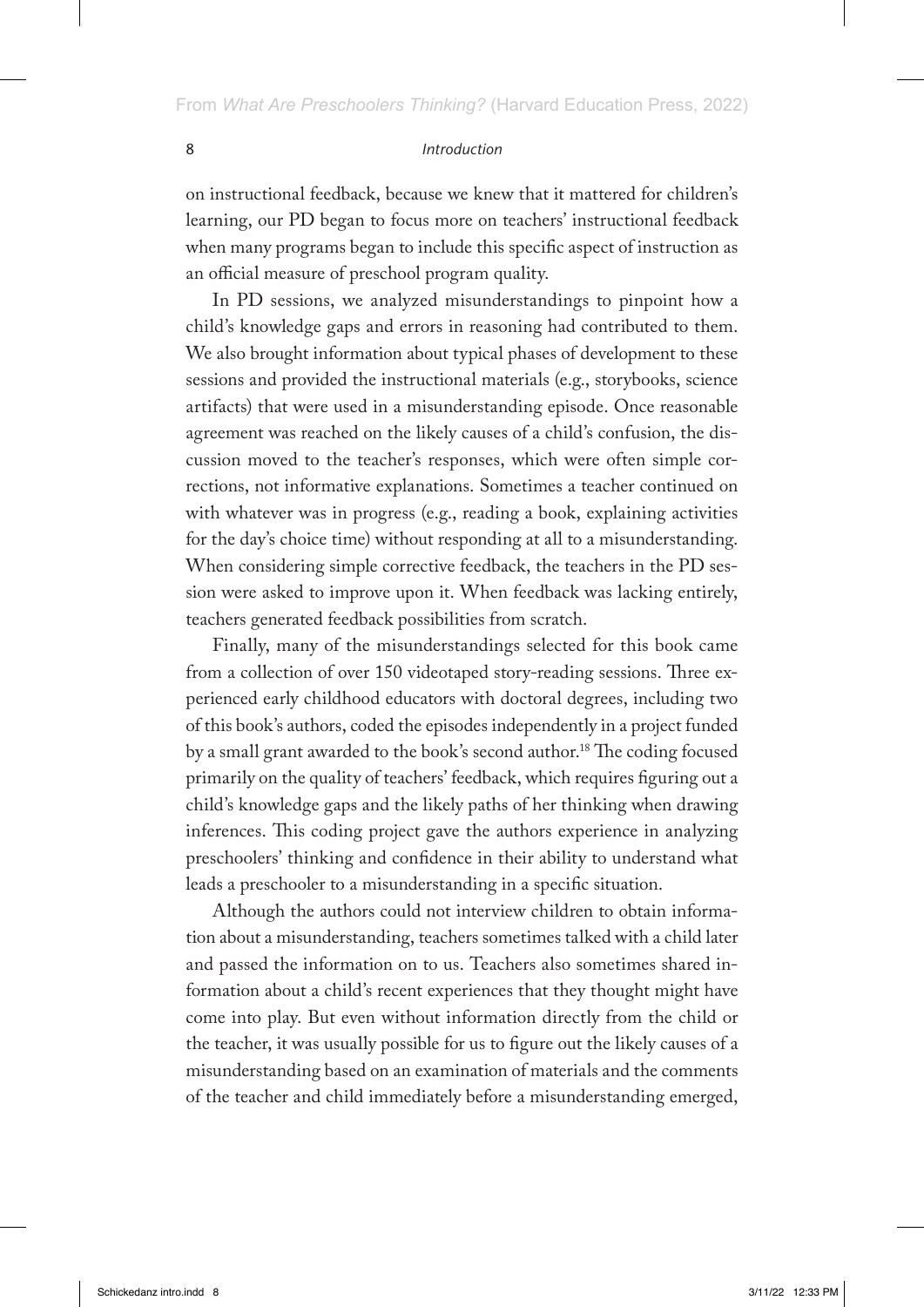or a day or two earlier if the teacher thought of a connection from that time period and shared it with us.

## BOOK AND CHAPTER ORGANIZATION

This book has four parts. Each part opener offers a brief introduction to its chapters and some background information the authors thought readers would find useful. The chapters in part 1 are concerned with word misunderstandings. The chapters in part 2 focus on misunderstandings that arose as children tried to comprehend fictional narratives (i.e., stories). The part 3 chapters are concerned with misunderstandings about literacy skills and print conventions, and part 4 chapters feature misunderstandings about number and science concepts.

All chapters start with a detailed description of "what happened." This description is followed by an analysis that addresses the question, "What might the child have been thinking?" Comments about the teacher's feedback, if provided, come next. If not provided, the authors suggest feedback that they thought would have been helpful. Ideas for additional instruction follow next. Each chapter's final section is a discussion that focuses on one or two instructional issues that were raised by the featured misunderstanding or the teacher's feedback.

## TO OUR READERS

First, we hope you, our readers, enjoy this book. We considered the children the stars in the chapters, and we tried to make their thinking shine through. We have found it interesting, enlightening, and quite humbling to study preschoolers' thinking within specific classroom contexts. Two of us have worked in the early childhood education field for more than fifty years. Early on, the theory that most affected early education practices assumed that development was controlled by internal maturation. Experience was thought to matter little for a child's cognitive development, and preschool teachers were taught not to meddle with nature.

Even decades ago, there was strong evidence indicating that this genetic maturation explanation for cognitive development was incomplete and, therefore, inaccurate. The evidence included Joe McVicker Hunt's book *Intelligence and Experience*, published in 1961; Charles Read's book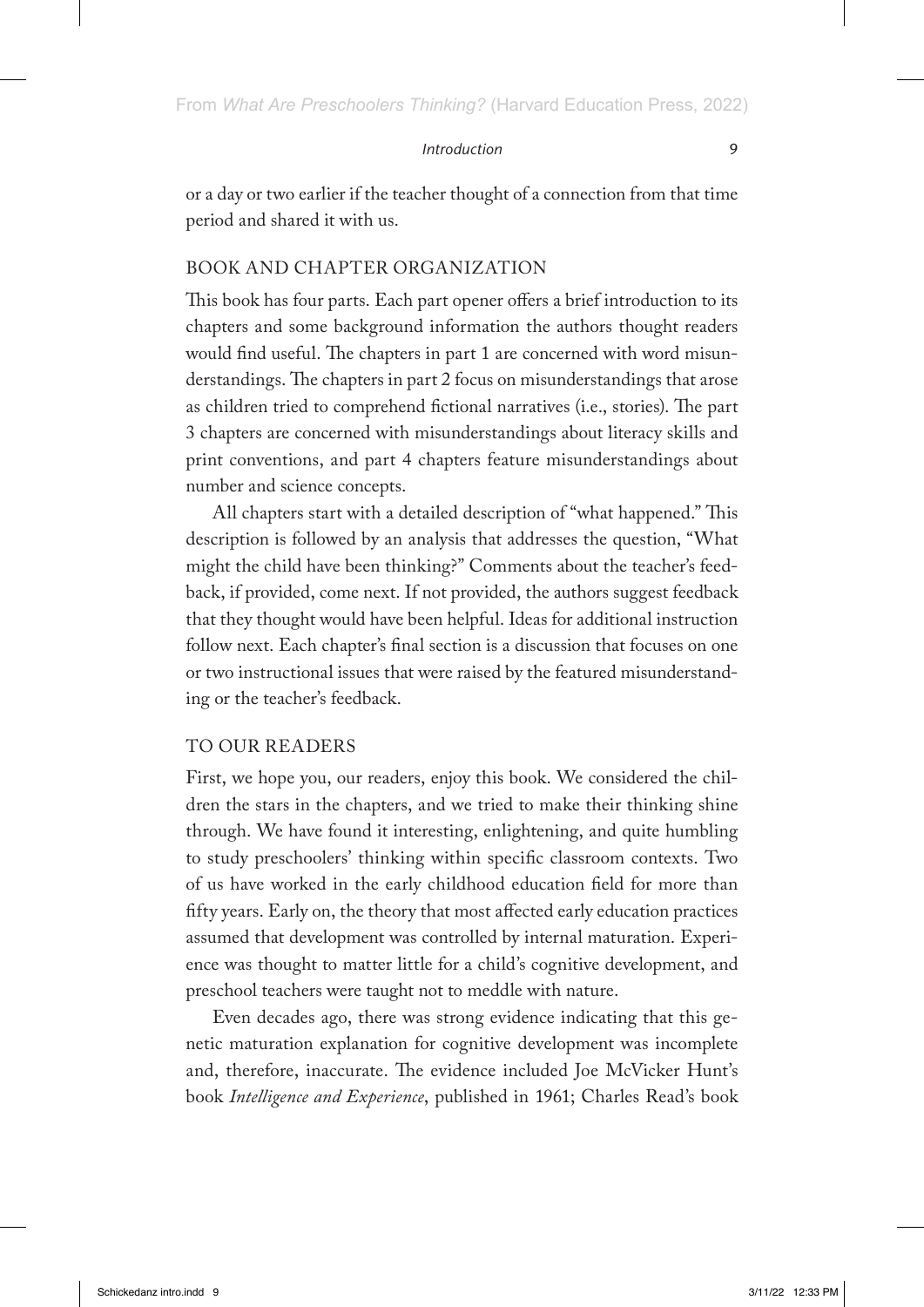*Children's Categorization of Speech Sounds in English*, published in 1975; and Dolores Durkin's critique of the readiness view in her 1970 book *Teaching Them to Read*. 19 At the same time, other influential books, such as *Before the Child Reads*, published in 1958 by the well-known and charismatic early childhood leader James Hymes, pleaded for sticking with the genetic-maturation view.20 Moreover, the first publication by the National Association for the Education of Young Children (NAEYC) about developmentally appropriate practice (DAP), published in 1987, did the same. $^{21}$ Although NAEYC's second DAP publication in 1997 moved away to some extent from a strong version of the genetic-maturation view, it was not until the publication of *Learning to Read and Write: Developmentally Appropriate Practices for Young Children*, in 2000, and the publication of the third edition of *Developmentally Appropriate Practice in Early Childhood Programs Serving Children from Birth to Age 8*, in 2009, that NAEYC's recommendations were truly consistent with current evidence.<sup>22</sup>

The main concern of NAEYC and many preschool educators, including this book's authors, was that kindergarten and first-grade practices would be pushed down to the preschool level. During the years that intervened between solid evidence for the importance of experience in cognitive development and changes in preschool practices, some preschool educators wrote about new instructional approaches that might provide support in ways that were suitable for the young child. For example, in 1986, NAEYC published Judy's book, *More than the ABCs: The Early Stages of Reading and Writing*. This was just one year before NAEYC released the first DAP document, which, as noted, still adhered to the genetic maturation view. When Judy attended the NAEYC conference that year, three ladies noticed her name badge as they walked toward her. One lady wagged her finger and said, "My young lady, you have opened a can of worms with that book."23 During the years that followed, that result did occur in some places. But rather than pull back to practices for which there was no solid evidence, some of us continued to develop new practices that were consistent with the evidence against the old theory, yet suitable for young children. For example, in 1999, NAEYC published an updated version of *More than the ABCs*, called *Much More than the ABCs*. Then, in 2013, Judy and Molly revised *Much More than the ABCs*, creating *So Much More than the*